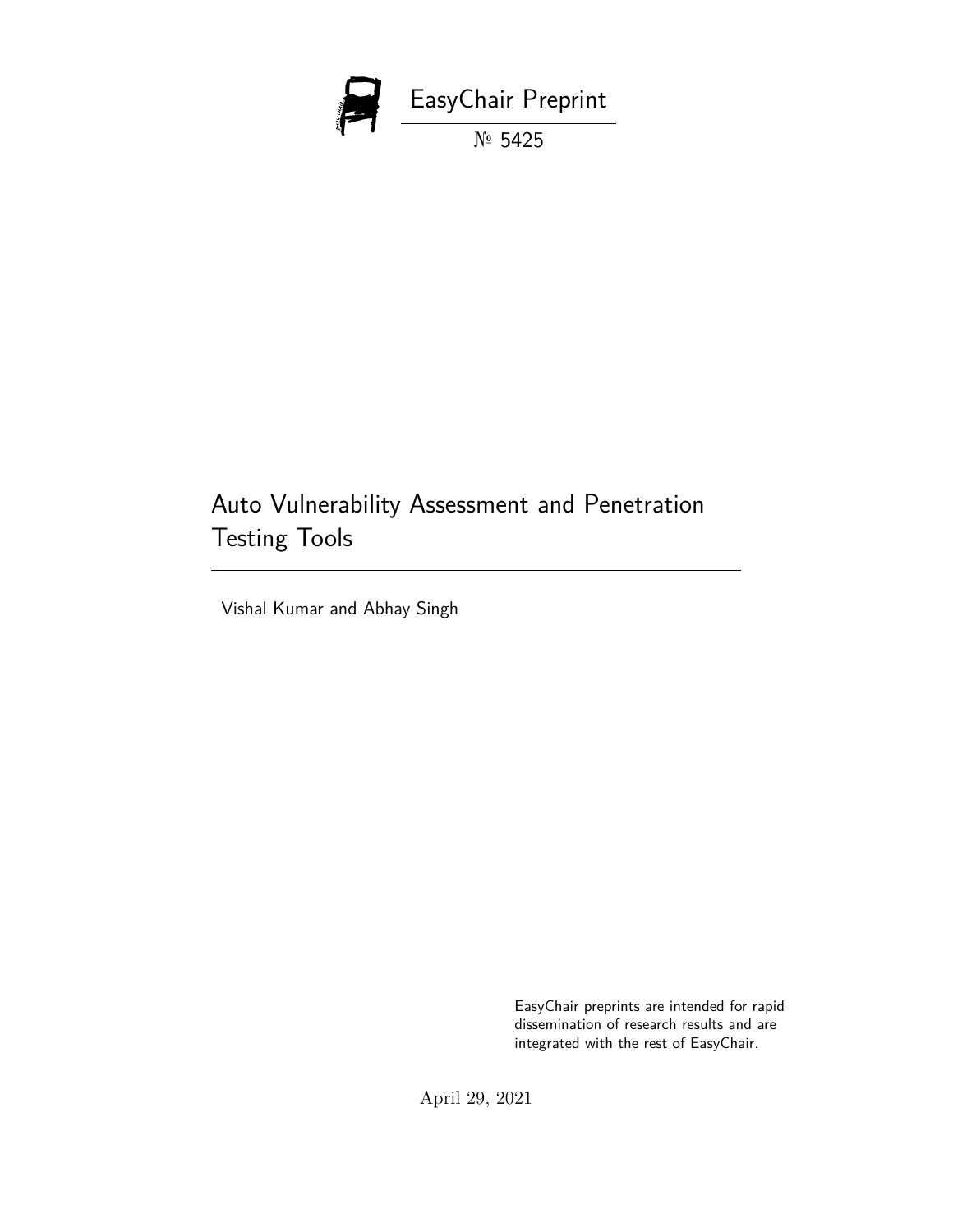# **Auto Vulnerability Assessment and Penetration Testing Tools**

Mr Vishal Kumar, Mr Abhay PratapSingh

*Abstract***—The complexity of the system is increasing day by day. This leads to more vulnerability for Systems. The attackers use these being at risk of exploiting the victim's system. It is best to detect this danger ahead of time for the attacker. Attack risk assessment is often underestimated. While Risk Assessment and Entry Test can be used as cyber-defense technology to provide effective cyber protection. In this paper we have shown that Vulnerability Assessment and Penetration Testing (VAPT) as a cyber security technology, on how we can provide effective cyber protection using Vulnerability Assessment and Login test. We have defined the complete life cycle of Vulnerability Assessment and Penetration Testing in systems or networks and actions taken to resolve that risk and to stop potential attacks. In this paper we have explained standard risk assessment strategies and other popular VAPT tools.**

#### I. INTRODUCTION

Computer use is increasing day by day. System complexity is increasing. Most programs now exist are connected to the Internet. New and sophisticated software is coming to the market. All of these activities are on the rise vulnerability to systems.

Vulnerability is a weakness in the application which may be a launch error or a design error allows the attacker to inflict damage on the system user and gain additional privileges.

Being at risk is what it is potential systemic risk. An attacker uses this risk to exploit the system and gain unauthorized access and knowledge.

Risk is a major flaw in system security and information security. A free risk plan can provide more information and system security. Although it is almost impossible to be 100%

a risk-free system, but by removing as many risks as possible, we can increase system security.

The Need for Injury Test and Entry Test It is often underestimated to date. It's just think of it as a work in progress and used by very few people. By using common and effective vulnerability Testing, we can reduce the risk of serious attacks and have more secure systems.

In this paper we describe the Vulnerability and Testing Penetration testing as an important cyber protection Technology. By using VAPT as a Cyber Defense Technology we can remove the risk from our system as well as reducing the chances of cyber attacks. We have described the various strategies of Vulnerability Assessment and PenetrationTesting. We have described the complete VAPT life cycle of active protection. This will also provide the suitable solution to how to use VAPT as a cyber protection technology.

# II. LITERATURE REVIEW

Much research has been done by the researcher in the past on Vulnerability Assessment. Ivan Krsul2 shows that Computer vulnerability data indicate an important event and that can be detected again and again shown with the eyes. Steven E Noel3 et al. find reliance on multiple injuries and single exploitation

network and its effects. Stefan Kals4 et al. show the 'SecuBat' web security tool made by them.

E,

Sushil Jajodia5 and Steven Noel described the method of Topical Vulnerability Analysis Analysis. This is analytical dependency dependence and potential attack on a computer network. Christopher Kruegel6 et al. presenting an in-depth study of the "Execution after Redirect" Vulnerability.

Different ways for performing testing:

#### **Static Analysis**

In this way we do not commit any criminal offense or exploitation. We analyze code structure and content for

system. In this way we can find all kinds of weaknesses. In this method we do not use the system, so there will be no adverse effect of this test on the system. One of the disadvantages of this approach is that it is slow and requires many hours of practice.

#### **Automated Approach to VAPT**

The default method sounds appealing and only requires a tool to be used that works in your area and produces results for you. However, risk testing for networks or systems is done with a tool like Nessus, which is a well-known commercial tool in the security industry that we use in our engagement.

A plugin-based tool that detects risk in terms of environment or system. But in the same login test it is not much to say, the tools can automatically use the risks they find but to what extent; will attempt the Denial of Service (DoS) in the system or provide a return shell to the exploited system; Will be able to use the risk if found, but the payload is restricted to the last resort; will it be able to pinpoint changes in parameters and continue to exploit until exploited?

Let's talk about some of the disadvantages of automated tools, one thing to look out for is the false positives that use a welldesigned tool that may or may not provide the exact output that one expects. The worst case scenario is an automated tool that lowers the entire network or critical system, which not only stops the business but can also cost them a lot of money over leisure time. Using such tools requires a knowledgeable person who can set the settings according to their nature. It also requires a person to understand the report made by the tool and make it a point.

#### **Manual Approach to VAPT**

The manual method depends only on the ability of the examiner. From each other the skills may vary. This method is the most common method in the industry, as it exposes more business risks than the general risks that can be generated by automated tools. This method is time consuming and expensive, however, it is very beneficial for the organization in detecting the vulnerability of a business log where any automated tool does not compete with it. In some high-security environments, where the network system may not be connected to the production network; Viewers can be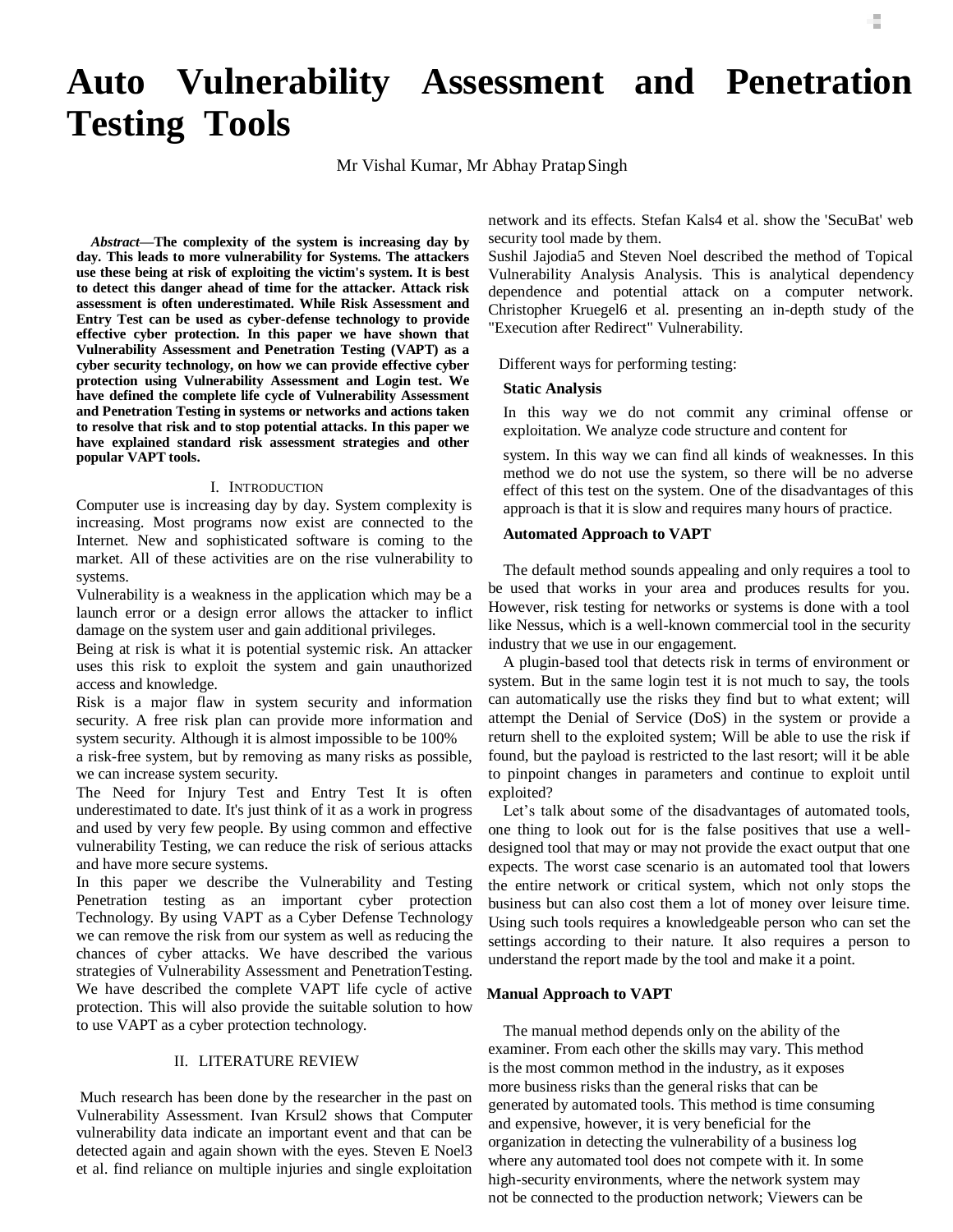provided with a new version of the OS for pencil testing or you have limited tools for using it and not the default tools. In such cases, it depends on the skills of the examiner and the years of experience a person has. However, false profits do not concern this approach as they have been verified prior to reporting.

The benefits of this approach are reliable and focused on the level of concern. Also, it can be suspended at any time, the inspector is given clear and concise instructions on how much work will be done. For example: manual pen testing can be stopped at any time or to the extent that the inspector can walk; if the payload is blocked the inspector may try to encrypt it separately where the conclusion may fail to detect and block the upload resulting in the order being executed successfully. Similarly, a zero-day risk can be detected using this method, it is completely critical.

Downsizing an inexperienced inspector may miss out on the risks posed by the client and over time if the client is hacked or does the job for another vendor and gives more results than previously sold, it may tarnish the company's brand and most importantly, give the client a false sense of security. Here the inspector can check according to his / her advanced knowledge and miss out on things. This method is time consuming and not all tests need to be done manually. In today's world, everyone uses the Internet. SECURITY is one of the major problems of the internet. Skilled hackers daily violate security and take advantage of the opportunity to risk access to confidential information. To overcome this problem a single solution was called the Vulnerability Assessment and Penetration Testing (VAPT). Risk Assessment is the ability to find an open door. Entry testing includes a series of activities performed to identify and exploit security threats. Login testing is widely used to help ensure network security. The traditional entry test is done by the inspector manually by the scheme, the process is often complicated which leads to a lot of work and requires the inspector to become familiar with all kinds of tools. It is therefore advisable to use an integrated approach to define a computerreadable system, in which case a computer can be used to install a test site to perform an entry test. This paper provides an overview of VAPT and describes the process and process of VAPT.

# **Fuzz Testing:**

This is also known as paradox. In this case we add invalid or other random data to the system and check for crashes and failure. This is similar to the strength test. This method can be used with very little human communication. This the procedure can be used to determine the risk of a zero day.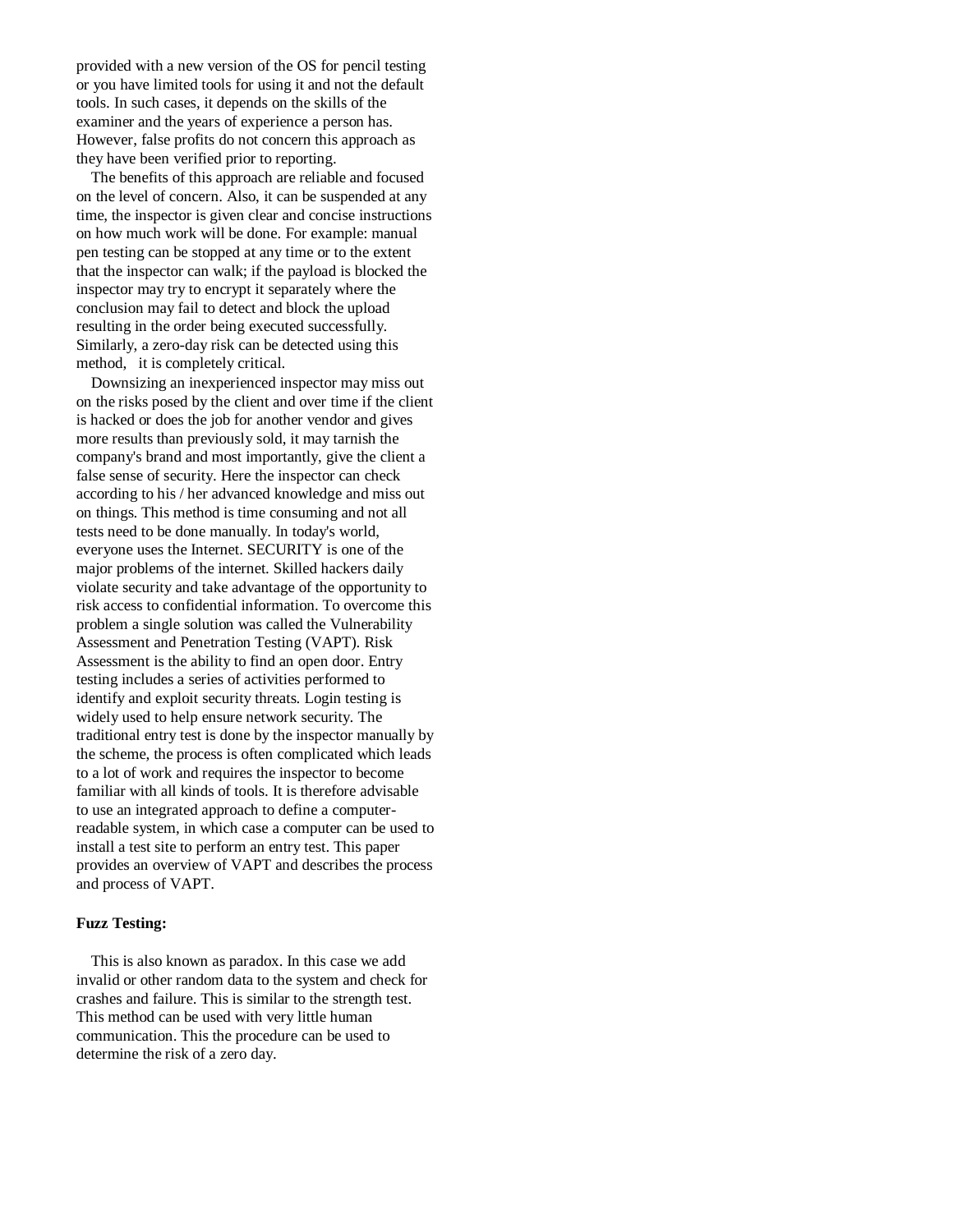All Internet-based programs and applications have security risks. Safety experts around the world address these security risks through Vulnerability Assessment and Pension Testing (VAPT). VAPT is an aggressive approach to protecting an organization's cyber assets. It has two main components, namely Vulnerability Assessment (VA) and Penetration Testing (PT). Risk assessment, including the use of a variety of automated tools and self-assessment techniques to determine the security status of the target system.

At this point all violation points and gaps are available. These areas of lawlessness or gaps where an attacker is found can lead to serious data loss and fraudulent activities. In the login test the tester mimics the activities of a malicious attacker who tries to exploit the dangers of the target system. In this step the visual set of vulnerabilities in the VA is used as an input vector. This VAPT process helps in to evaluate the effectiveness of the safety measures available in the target system. In this page we have describe the entire VAPT process, as well as all methods, models and standards. A set of short lists of useful and popular open source tools that are useful for VAPT and the required monitoring list is provided. The VAPT course conducted in the banking system is also discussed using short-listed tools.

By taking advantage of the vulnerabilities, cyber criminals can easily steal ICT confidential information, resulting in huge losses. Vulnerability Testing Testing and logging is a special way to eliminate various security threats in the web application. With a focus on high-risk resources such as SQL Injection, Cross Site Scripting, Local File Inclusion and Remote File Inclusion, in this paper, we have reviewed the textbooks typical VAPT process and collected tools that can help during the VAPT process.

#### III . PROBLEM FORMULATION

There are different types of threats available where the system is always connected to the internet, any system can be attacked using different strategies, and there are always new threats and new types of attacks emerge. Therefore, Everyone needs to identify the risk and take precautionary measures to keep their personal and professional data safe from cyber criminals. Our project aims to address this by providing people with information on how to attack their system, so that they can fill in the gaps in security of their system and taking precautionary measures such as firefighters, etc. in the event of a possible attack. We have build web tools that will monitor the security of your servers and provide you with a list of risk-taking.

#### IV . REQUIRED TOOLS :

# **Python:**

Python is a translated, high-quality, general-purpose translation language. Created by Guido van Rossum and first released in 1991, Python's design philosophy emphasizes the readability of the code with its remarkable use of white. Its language-building and object-oriented approach aims to assist editors in writing clear, logical code for small and large projects.

Python typed harder and collected garbage. It supports many planning paradigms, including layout (especially, process), object-oriented, and operational planning. Python is often described as a "battery-powered" language because of its standard library

#### **Django:**

Django is a free web-based web-based Python based model-view-controller (MVC) architec- tural pattern. It is maintained by the Django Software Foundation (DSF), an American non-profit organization established as a 501 (c) (3) nonprofit organization.

Django's main goal is to facilitate the construction of complex, database-driven websites. The framework emphasizes reuse and "connectivity" of objects, minimal code, low integration, rapid development, and the goal of never repeating them. Python is used everywhere, or in settings files and data models. Django also provides an optional administrative interface for the construction, learning, refurbishment and removal of dynamic and intuitive controls with management models.

# **Nmap:**

Nmap (Network Mapper) is a free and open source scanner for work done by Gordon Lyon (also known as Fyodor Vaskovich).

Nmap provides many features for computer network research, including host and service detection and application detection. These features are expanded with scripts that provide improved service access, risk detection and other features. Nmap can adapt to network conditions including latency and congestion during scanning.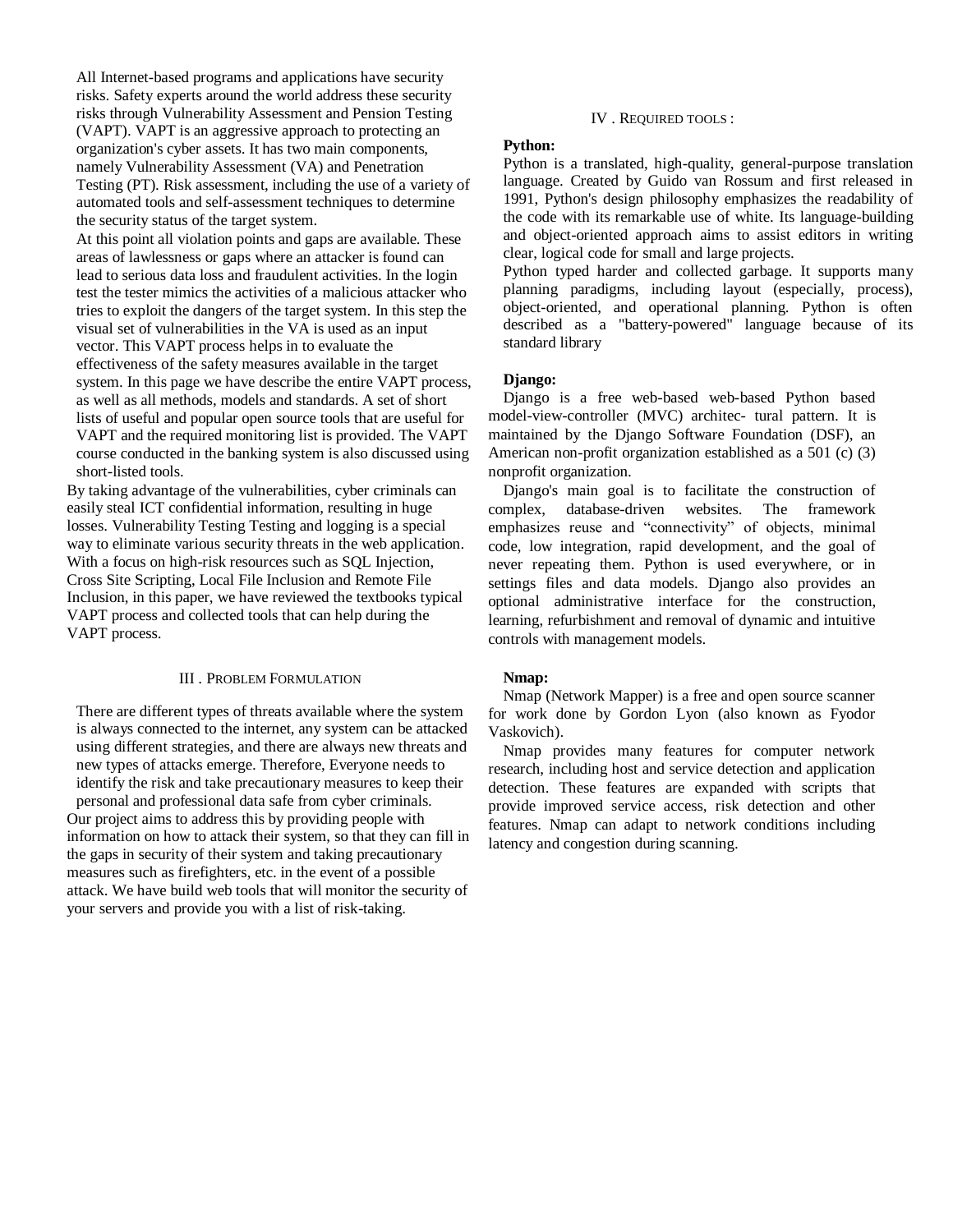#### **Searchsploit:**

searchsploit, an Exploit-DB command line search tool that out the vulnerabilities those can result in also allows you to take a copy of the Use Database with you, various severe attacks like - DDoS attack, RA flooding, ARP isolated or wireless networks without Internet access.

both the caches of the most complete set of data.

# **NLP:**

 Natural language processing is a sub-field, computer science, information engineering, and artificial intelligence that affects the interaction between computers and human languages, especially how to configure computers to process and analyze large data of natural language Namely, speech and text. We are surrounded by text.

Think about how much text you see each day:

- Signs
- Menus
- Email
- SMS
- Web Pages
- and so much more....

#### V. FEASIBILITY ANALYSIS :

In order to predict whether an URL is fully Secured or what is its current level of security.

To predict it we require a URL. Auto VAPT Tool which is used to test penetration testing of any server or system. It generates a list of possible attacks on the server provided to it.

Our input and final result consist of following things: Inputs:

URL: url of the server to be tested.

Security: Data About different Security Features working on the server.

Goal – To generate a list of possible attacks or security threats.

## VI. **ILISTIFICATION**

 In this section we will show how we can consider risk analysis as cyber protection technology. This usually the attacker does to respect the victim's network and get information about the victim's network. Back to obtain information, the attacker conducts a risk assessment on the victim's network / system and detects exposure or loop holes

After getting the vulnerability list of the victim, the attacker make a plan for the possible attack. With that list

attacker exploit the victim's network or system and compromise his system security and information. But if Victim removes all

the vulnerabilities from his system, the attacker would not be able to exploit the

victim's network/system. By applying VAPT technique user can find

wherever you go. SearchSploit enables you to perform poisoning etc. After finding out the vulnerabilities user can apply detailed off-line searches with your local copy. This counter measures against them. To make the system vulnerability capability is particularly useful for security checks on free, Administrator should find out vulnerabilities in his own Many exploits contain links to binary files that are not vulnerability and penetration testing cycle on the system/network. included in the standard repository but can be found in our When the administrator would get the list of available vulnerability Exploit Database Binary Exploits repository. If you think in his/her system, he should remove those vulnerabilities. To remove you will have internet access to the test, be sure to look at the vulnerabilities, the administrator should apply the necessary system/network. The administrator should apply complete patches, updates, install necessary software and other requisite. In this way administrator would remove all vulnerabilities from his system/network.

# VII. COMPLETE WORK PLAN LAYOUT:

We plan to build a web-based tool that will capture all the different information about your security flow from your system. The security measures you used, the servers you visit, your IP address, etc.

We plan to build a website that will be used using HTML and CSS frameworks and web design in advance.

After that we will use the Django frame to wrap our end back and forth.

We are now preparing our dashboard. It will be in the operating phase within a few weeks.

# **Testing:**

For testing our model we will be doing a 4 step testing which includes-

#### *A. Local Development*

- *B. Testing in CI/CD*
- *C. Stage testing / shadow testing*
- *D. A/B test*

#### **Local Development :**

With this we will train our database into 2-3 models and then determine which model will be suitable for production purpose, which gives us a percentage of high accuracy of how long it will take to produce results.

# **Testing in CI/CD :**

The CI / CD environment has access to a specific external data database that no one in the Science Data group can access. The new model is automatically tested in the same way every time, and the author cannot touch that. testing Download application with a new model can be accepted to join the development branch and proceed to the next step.

# **Stage testing / shadow testing:**

In this we will try to test our environment in the production environment .like if we created a pipeline model for our project does it affect our accuracy or not.

#### **A/B Testing :**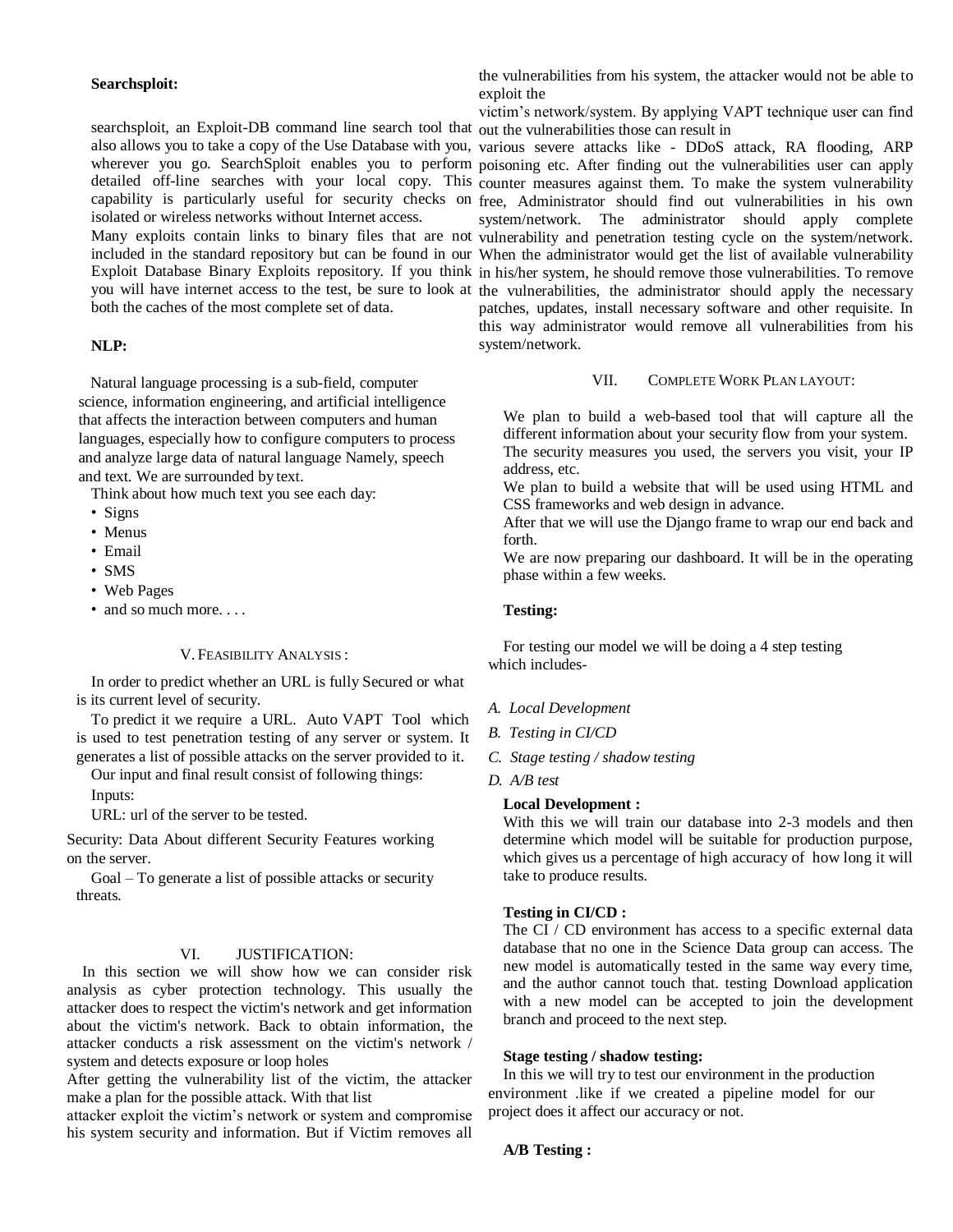For the final test we perform A/B testing ie; to perform statistical test and expected to capture statistical power.

The research paper consists of two figures Fig1 and Fig2 . Fig1 represents the dataset used for this research **.**